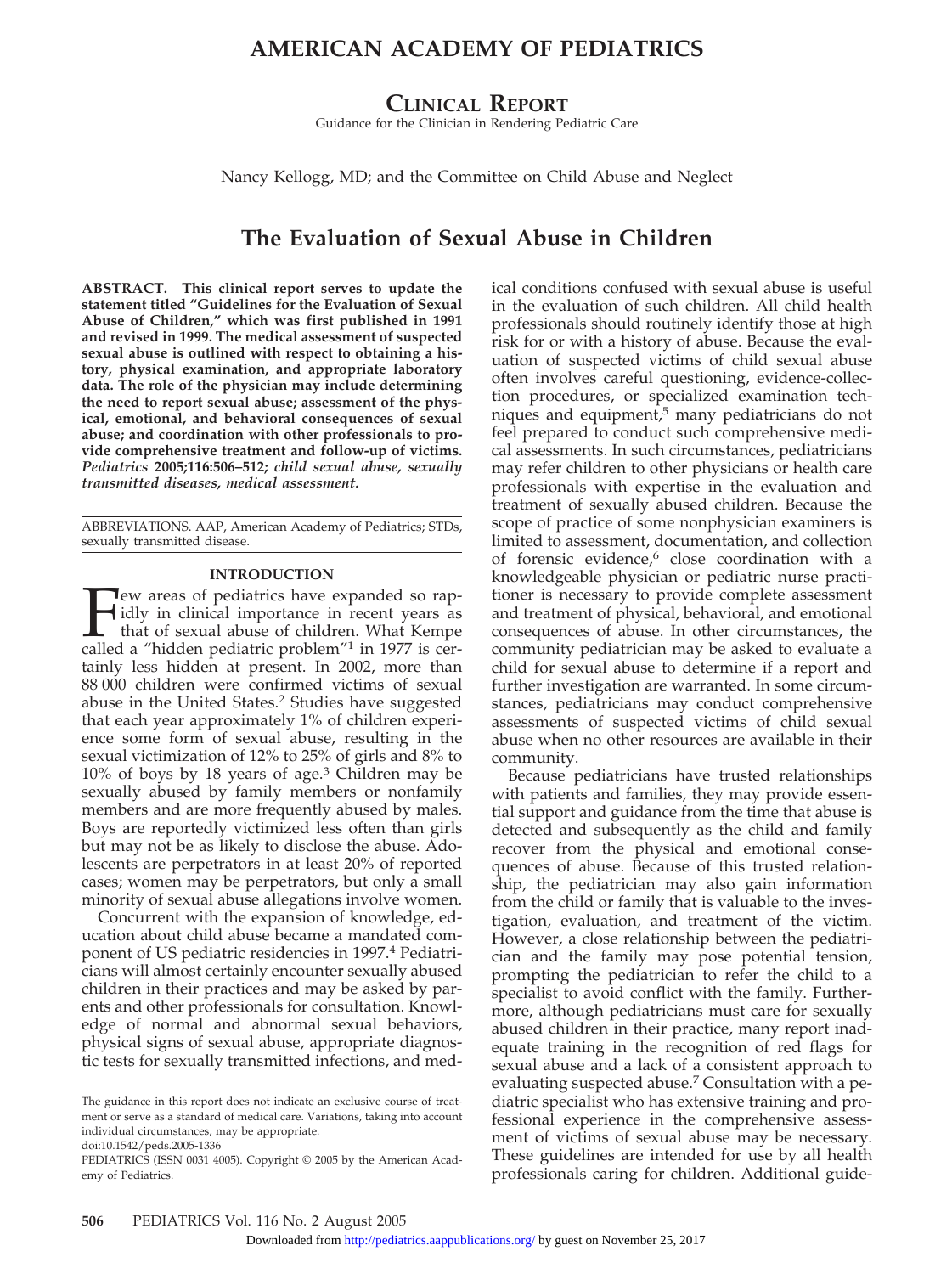lines are published by the American Academy of Pediatrics (AAP) for the evaluation of sexual assault of the adolescent.8

#### **DEFINITION**

Sexual abuse occurs when a child is engaged in sexual activities that he or she cannot comprehend, for which he or she is developmentally unprepared and cannot give consent, and/or that violate the law or social taboos of society.<sup>1</sup> The sexual activities may include all forms of oral-genital, genital, or anal contact by or to the child or abuse that does not involve contact, such as exhibitionism, voyeurism, or using the child in the production of pornography.<sup>1</sup> As many as 19% of adolescents who are regular Internet users have been solicited by strangers for sex through the Internet; built-in filters and monitoring are less effective than parent-child communication in preventing online predation.9 Sexual abuse includes a spectrum of activities ranging from rape to physically less intrusive sexual abuse.

Sexual abuse can be differentiated from "sexual play" by determining whether there is a developmental asymmetry among the participants and by assessing the coercive nature of the behavior.<sup>10</sup> Thus, when young children at the same developmental stage are looking at or touching each other's genitalia because of mutual interest, without coercion or intrusion of the body, this is considered normal (ie, nonabusive) behavior. However, a 6-year-old who tries to coerce a 3-year-old to engage in anal intercourse is displaying abnormal behavior, and appropriate referrals should be made to assess the origin of such behavior and to establish appropriate safety parameters for all children involved. Among nonabused children 2 to 12 years of age, fewer than 1.5% exhibit the following behaviors: putting the mouth on genitals, asking to engage in sex acts, imitating intercourse, inserting objects into the vagina or anus, and touching animal genitals.<sup>11</sup> Children or adolescents who exhibit inappropriate or excessive sexual behavior may be reacting to their own victimization or may live in environments with stressors, boundary problems, or family sexuality or nudity.12 Some sexually abused children will display a great number of sexual behaviors and a greater intensity of these behaviors.12 However, there is a significant proportion of sexually abused children who do not display increased sexual behavior. Research has shown that there are 2 responses to sexual abuse: one that reflects inhibition and the other that reflects excitation, and it is in the latter group that more sexual behavior is observed.13

#### **PRESENTATION**

Sexually abused children are seen by pediatricians in a variety of circumstances such as: (1) the child or adolescent is taken to the pediatrician because he or she has made a statement of abuse or abuse has been witnessed; (2) the child is brought to the pediatrician by social service or law enforcement professionals for a nonacute medical evaluation for possible sexual abuse as part of an investigation; (3) the child is brought to an emergency department after a suspected episode of acute sexual abuse for a medical evaluation, evidence collection, and crisis management; (4) the child is brought to the pediatrician or emergency department because a caregiver or other individual suspects abuse because of behavioral or physical symptoms; or (5) the child is brought to the pediatrician for a routine physical examination, and during the course of the examination, behavioral or physical signs of sexual abuse are detected.

The diagnosis of sexual abuse and the protection of the child from additional harm depend in part on the pediatrician's willingness to consider abuse as a possibility. Sexually abused children who have not disclosed abuse may present to medical settings with a variety of symptoms and signs. Because children who are sexually abused are generally coerced into secrecy, the clinician may need a high level of suspicion and may need to carefully and appropriately question the child to detect sexual abuse in these situations. The presenting symptoms may be so general or nonspecific (eg, sleep disturbances, abdominal pain, enuresis, encopresis, or phobias) that caution must be exercised when the pediatrician considers sexual abuse, because the symptoms may indicate physical or emotional abuse or other stressors unrelated to sexual abuse. More specific signs and symptoms of sexual abuse are discussed under "Diagnostic Considerations." Most cases of child sexual abuse are first detected when a child discloses that he or she has been abused. Children presenting with nonspecific symptoms and signs should be questioned carefully and in a nonleading manner about any stressors, including abuse, in their life. Pediatricians who suspect that sexual abuse has occurred are urged to inform the parents of their concerns in a calm, nonaccusatory manner. The individual accompanying the child may have no knowledge of or involvement in the sexual abuse of the child. A complete history, including behavioral symptoms and associated signs of sexual abuse, should be sought. The primary responsibility of the pediatrician is the protection of the child; if there is concern that the parent with the child is abusive or nonsupportive, the pediatrician may delay in informing the parent(s) while a report is made and an expedited investigation by law enforcement and/or child protective services agencies can be conducted. Whenever there is a lack of support or belief in the child, this information should be provided promptly to child protective services.

#### **TAKING A HISTORY/INTERVIEWING THE CHILD**

The pediatrician should try to obtain an appropriate history in all cases before performing a medical examination. Although investigative interviews should be conducted by social services and/or law enforcement agencies, this does not preclude physicians asking relevant questions to obtain a detailed pediatric history and a review of systems. Medical history, past incidents of abuse or suspicious injuries, and menstrual history should be documented. When children are brought for evaluation by protective personnel, little or no history may be available other than that provided by the child. The medical history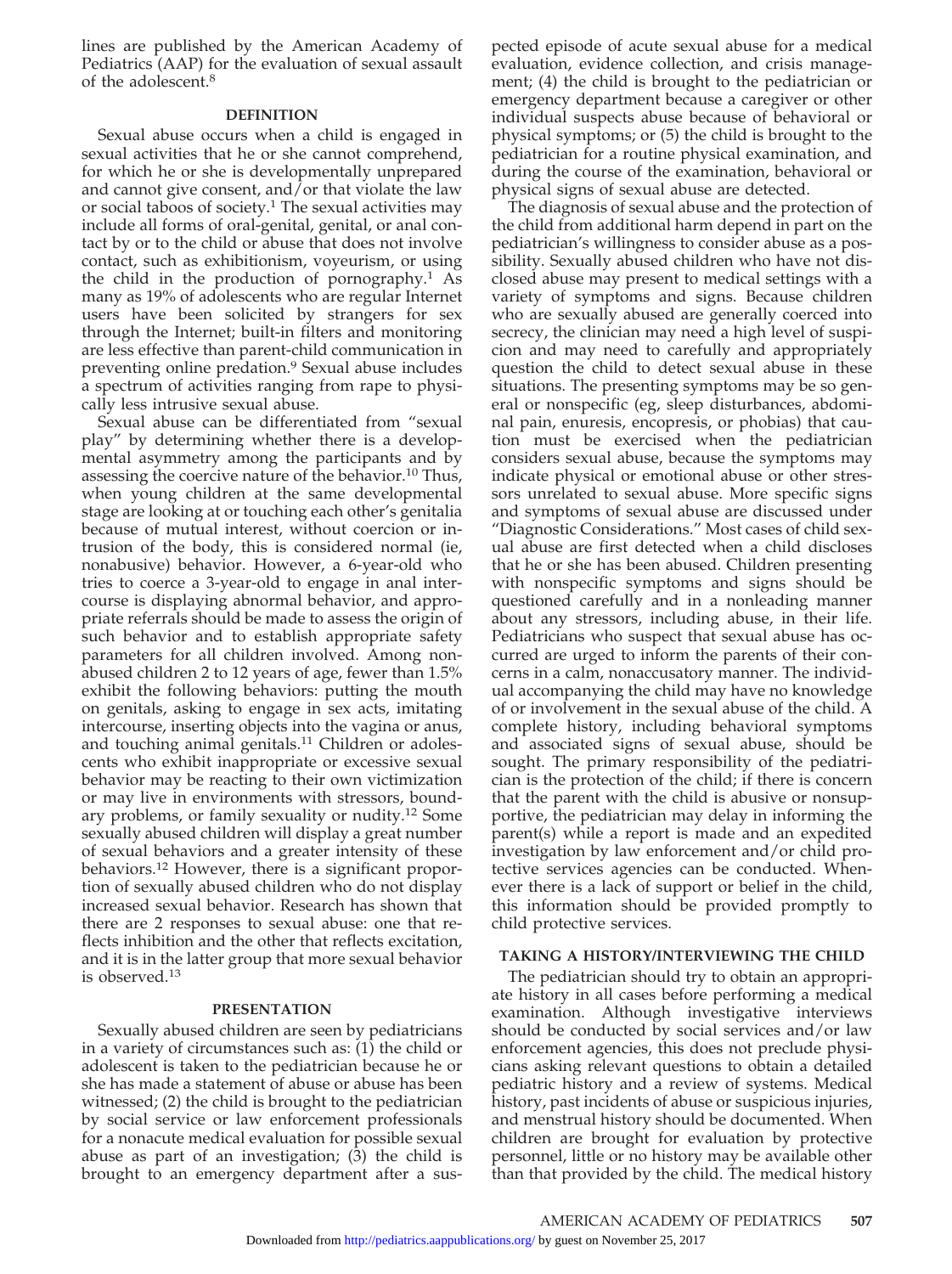should include information helpful in determining what tests should be done and when, how to interpret medical findings when present, and what medical and mental health services should be provided to the child and family.

The courts have allowed physicians to testify regarding specific details of a child's statements obtained in the course of taking a medical history to provide diagnosis and treatment, although exceptions may preclude such testimony in some cases.<sup>14</sup> Occasionally, children spontaneously describe their abuse and indicate who abused them. When asking young children about abuse, line drawings,<sup>15</sup> dolls,<sup>16</sup> or other aids<sup>17</sup> are generally used only by professionals trained in interviewing young children. The American Academy of Child and Adolescent Psychiatry and American Professional Society on the Abuse of Children have published guidelines for interviewing sexually abused children.18,19 It is desirable for those conducting the interview to avoid leading and suggestive questions or showing strong emotions such as shock or disbelief and to maintain a "tell-memore" or "and-then-what-happened" approach. When possible, the parent should not be present during the interview so that influences and distractions are kept to a minimum. Written notes in the medical record or audiotape or videotape should be used to document the questions asked and the child's responses as well as their demeanor and emotional responses to questioning. When audiotaping or videotaping is used, protocols should be coordinated with the district attorney's office in accordance with state guidelines. Most expert interviewers do not interview children younger than 3 years.

#### **PHYSICAL EXAMINATION**

The physical examination of sexually abused children should not result in additional physical or emotional trauma. The examination should be explained to the child before it is performed. It is advisable to have a supportive adult not suspected of involvement in the abuse<sup>20</sup> present during the examination unless the child prefers not to have such a person present. Children may be anxious about giving a history, being examined, or having procedures performed. Time must be allotted to relieve the child's anxiety.

When the alleged sexual abuse has occurred within 72 hours or there is an acute injury, the examination should be performed immediately. In this situation, forensic evidence collection may be appropriate and may include body swabs, hair and saliva sampling, collection of clothing or linens, and blood samples. Body swabs collected in prepubertal children more than 24 hours after a sexual assault are unlikely to yield forensic evidence, and nearly two thirds of the forensic evidence may be recovered from clothing and linens.<sup>21</sup> When more than 72 hours have passed and no acute injuries are present, an emergency examination usually is not necessary. As long as the child is in a safe and protective environment, an evaluation can be scheduled at the earliest convenient time for the child, physician, and investigative team. The child should have a thorough

pediatric examination performed by a health care provider with appropriate training and experience who is licensed to make medical diagnoses and recommend treatment. This examination should include a careful assessment for signs of physical abuse, neglect, and self-injurious behaviors. Injuries, including bruises incurred on the arms or legs during selfdefense, should be documented in victims of acute sexual assault. Sexual maturity should also be assessed. In the rare instance in which the child is unable to cooperate and the examination must be performed because of the likelihood of trauma, infection, and/or the need to collect forensic samples, an examination under sedation with careful monitoring should be considered. Signs of trauma should preferably be documented by photographs; if such equipment is unavailable, detailed diagrams can be used to illustrate the findings. Specific attention should be given to the areas involved in sexual activity: the mouth, breasts, genitals, perineal region, buttocks, and anus. In female children, the examination should include inspection of the medial aspects of the thighs, labia majora and minora, clitoris, urethra, periurethral tissue, hymen, hymenal opening, fossa navicularis, posterior fourchette, perineum, and perianal tissues. The thighs, penis, scrotum, perineum, and perianal tissues in males should be assessed for bruises, scars, bite marks, and discharge. Any abnormalities should be noted and interpreted appropriately with regard to the specificity of the finding to trauma (eg, nonspecific, suggestive, or indicative of trauma). If the interpretation of an abnormal finding is problematic, consultation with an expert physician is advisable.

Various examination techniques and positions for visualizing genital and anal structures in children and adolescents have been described.5 Such techniques are often necessary to determine the reliability of an examination finding; for example, different techniques may be used to ensure that an apparent defect or cleft in the posterior hymen is not a normal hymenal fold or congenital variation. In addition, instruments that magnify and illuminate the genital and rectal areas should be used.22,23 Speculum or digital examinations should not be performed on the prepubertal child unless under anesthesia (eg, for suspected foreign body), and digital examinations of the rectum are not necessary. Because many factors can influence the size of the hymenal orifice, measurements of the orifice alone are not helpful in assessing the likelihood of abuse.<sup>24</sup>

#### **LABORATORY DATA**

Depending on the history of abuse, the examiner may decide to conduct tests for sexually transmitted diseases (STDs). Approximately 5% of sexually abused children acquire an STD from their victimization.<sup>25</sup> The following factors should be considered in deciding which STDs to test for, when to test, and which anatomic sites to test: age of the child, type(s) of sexual contact, time lapse from last sexual contact, signs or symptoms suggestive of an STD, family member or sibling with an STD, abuser with risk factors for an STD, request/concerns of child or fam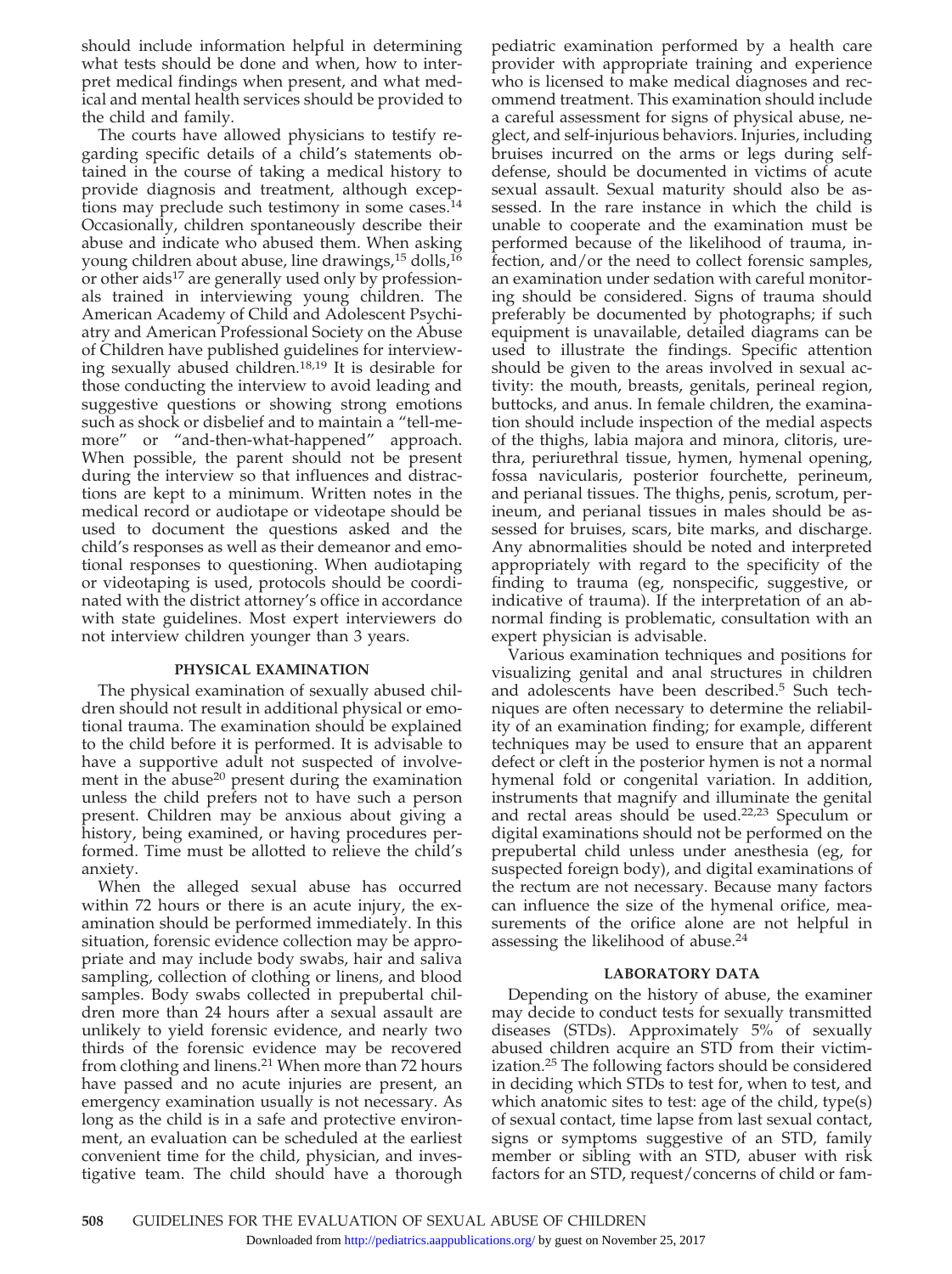ily, prevalence of STDs in the community, presence of other examination findings, and patient/parent request for testing.25 Although universal screening of postpubertal patients is recommended,<sup>25</sup> more selective criteria are often used for testing prepubertal patients. For example, the yield of positive gonococcal cultures is low in asymptomatic prepubertal children, especially when the history indicates fondling only.26 Vaginal, rather than cervical, samples are adequate for STD testing in prepubertal children. Considering the prolonged incubation period for human papillomavirus infections, a follow-up examination several weeks or months after the initial examination may be indicated; in addition, the family and patient should be informed about the potential for delayed presentation of lesions. Testing before any prophylactic treatment is preferable to prophylaxis without testing; the identification of an STD in a child may have legal significance as well as implications for treatment, especially if there are other sexual contacts of the child or perpetrator. The implications of various STDs that may be diagnosed in children are summarized in Table 1; guidelines are also provided by the Centers for Disease Control and Prevention<sup>27</sup> and the AAP.25,28 The most specific and sensitive tests should be used when evaluating children for STDs. Cultures are considered the "gold standard" for diagnosing *Chlamydia trachomatis* (cell culture) and *Neisseria gonorrhoeae* (bacterial culture). New tests, such as nucleic acid–amplification tests, may be more sensitive in detecting vaginal *C trachomatis*, but data regarding use in prepubertal children are limited. Because the prevalence of STDs in children is low, the positive predictive value of these tests is lower than that of adults, so confirmatory testing with an alternative test may be important, especially if such results will be presented in legal settings. When child sexual abuse is suspected and STD testing is indicated, vaginal/urethral samples and/or rectal swabs for isolation of *C trachomatis* and *N gonorrhoeae* are recommended. In addition, vaginal swabs for isolation of *Trichomonas vaginalis* may be obtained. Testing for other STDs, including human immunodeficiency virus (HIV), hepatitis B, hepatitis C, and syphilis, is based on the presence of symptoms and signs, patient/family wishes, detection of another STD, and physician discretion. Venereal

warts, caused by human papillomavirus infection, are clinically diagnosed without testing. Any genital or anal lesions suspicious for herpes should be confirmed with a culture, distinguishing between herpes simplex virus types 1 and 2. Guidelines for treatment are published by the Centers for Disease Control and Prevention.<sup>27</sup>

If a child has reached menarche, pregnancy testing should be considered. A negative pregnancy status should be confirmed before administering any medication, including emergency contraception ("morning after" pills). Guidelines for emergency contraception have been published<sup>29,30</sup>; the  $AAP$  is in the process of developing its own guidelines.

#### **DIAGNOSTIC CONSIDERATIONS**

The diagnosis of child sexual abuse often can be made on the basis of a child's history. Sexual abuse is rarely diagnosed on the basis of only physical examination or laboratory findings. Physical findings are often absent even when the perpetrator admits to penetration of the child's genitalia.<sup>31-33</sup> Many types of abuse leave no physical evidence, and mucosal injuries often heal rapidly and completely.34–38 In a recent study of pregnant adolescents, only 2 of 36 had evidence of penetration.<sup>39</sup> Occasionally, a child presents with clear evidence of anogenital trauma without an adequate history. Abused children may deny abuse. Findings that are concerning include: (1) abrasions or bruising of the genitalia; (2) an acute or healed tear in the posterior aspect of the hymen that extends to or nearly to the base of the hymen; (3) a markedly decreased amount of hymenal tissue or absent hymenal tissue in the posterior aspect; (4) injury to or scarring of the posterior fourchette, fossa navicularis, or hymen; and (5) anal bruising or lacerations.31–36 The interpretation of physical findings continues to evolve as evidence-based research becomes available.<sup>40</sup> The physician, the multidisciplinary team evaluating the child, and the courts must establish a level of certainty about whether a child has been sexually abused. Table 2 provides suggested guidelines for making the decision to report sexual abuse of children based on currently available information. For example, the presence of semen, sperm, or acid phosphatase; a positive culture for *N gonorrhoeae* or *C trachomatis*; or a positive

**TABLE 1.** Implications of Commonly Encountered STDs for the Diagnosis and Reporting of Sexual Abuse of Infants and Prepubertal Children

| STD Confirmed                             | Sexual Abuse            | Suggested Action    |
|-------------------------------------------|-------------------------|---------------------|
| Gonorrhea*                                | Diagnostic <sup>+</sup> | Report <sup>1</sup> |
| Syphilis*                                 | Diagnostic              | Report              |
| HIV infection§                            | Diagnostic              | Report              |
| C trachomatis infection*                  | Diagnostic <sup>+</sup> | Report              |
| T vaginalis infection                     | Highly suspicious       | Report              |
| C acuminata infection* (anogenital warts) | Suspicious              | Report              |
| Herpes simplex (genital location)         | Suspicious              | Report              |
| Bacterial vaginosis                       | Inconclusive            | Medical follow-up   |

\* If not perinatally acquired and rare nonsexual vertical transmission is excluded.

† Although the culture technique is the "gold standard," current studies are investigating the use of nucleic acid–amplification tests as an alternative diagnostic method in children.

‡ To the agency mandated in the community to receive reports of suspected sexual abuse.

§ If not acquired perinatally or by transfusion.

Unless there is a clear history of autoinoculation.

Downloaded from<http://pediatrics.aappublications.org/>by guest on November 25, 2017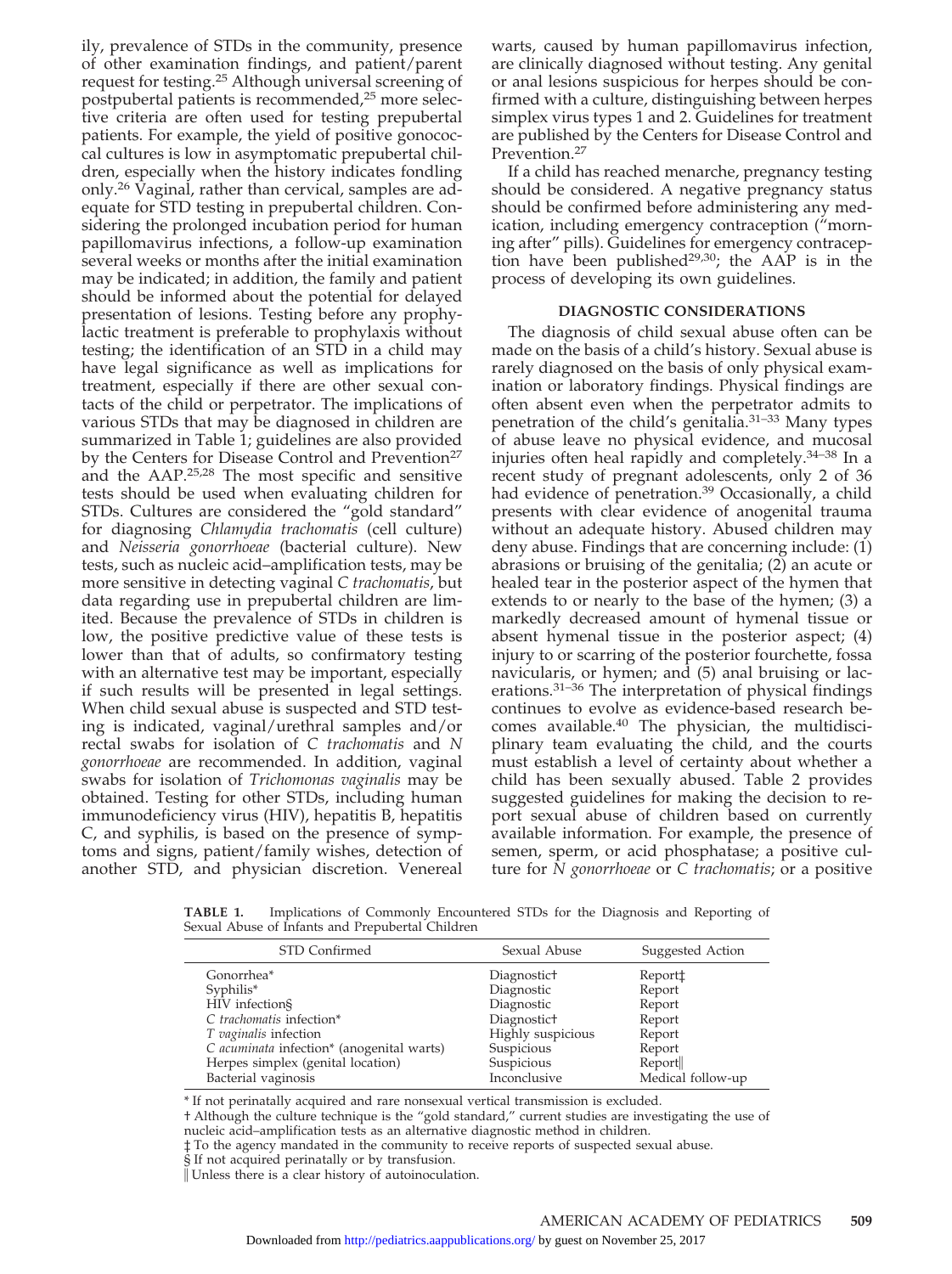| Concerning or diagnostic<br>L <b>Examination</b><br>Normal or nonspecific<br>Normal or abnormal<br>Physical<br>Present or absent<br>Present or absent<br>Present or absent<br>Symptoms<br>Behavioral<br>Clear statement<br>None or vague<br>None or vague<br>History | Diagnostic Tests                                         | Level of Concern About | Response                              |
|----------------------------------------------------------------------------------------------------------------------------------------------------------------------------------------------------------------------------------------------------------------------|----------------------------------------------------------|------------------------|---------------------------------------|
|                                                                                                                                                                                                                                                                      |                                                          | Sexual Abuse           | Report Decision                       |
|                                                                                                                                                                                                                                                                      | Positive test for C trachomatis,<br>Positive or negative | High<br>High           | Report<br>Report                      |
|                                                                                                                                                                                                                                                                      | gonorrhea, T vaginalis,<br>HIV, syphilis, or herpes*     |                        |                                       |
| findings                                                                                                                                                                                                                                                             | Negative or positive                                     | High <sup>+</sup>      | Report                                |
| Normal or nonspecific<br>Present or absent<br>Vague, or history by<br>parent only                                                                                                                                                                                    | Negative                                                 | Indeterminate          | Refer when possible                   |
| Normal or nonspecific<br>Present<br>None                                                                                                                                                                                                                             | Negative                                                 | Intermediate           | Possible report,# refer,<br>or follow |

serologic test for syphilis or HIV infection make the diagnosis of sexual abuse a near medical certainty, even in the absence of a positive history, if perinatal transmission has been excluded for the STDs. The differential diagnosis of genital trauma also includes accidental injury and physical abuse. This differentiation may be difficult and may require a careful history and multidisciplinary approach. Because many normal anatomic variations, congenital malformations and infections, or other medical conditions may be confused with abuse, familiarity with these other causes is important.<sup>41,42</sup>

Physicians should be aware that child sexual abuse often occurs in the context of other family problems, including physical abuse, emotional maltreatment, substance abuse, and family violence. If these problems are suspected, referral for a more comprehensive evaluation is imperative and may involve other professionals with expertise needed for evaluation and treatment. In difficult cases, pediatricians may find consultation with a regional child abuse specialist or assessment center helpful.

After the examination, the physician should provide appropriate feedback, follow-up care, and reassurance to the child and family.

#### **TREATMENT**

All children who have been sexually abused should be evaluated by a pediatrician and a mental health professional to assess the need for treatment and to assess the level of family support. Unfortunately, mental health treatment services for sexually abused children are not universally available. The need for therapy varies from victim to victim regardless of abuse chronicity or characteristics. An assessment should include specific questions concerning suicidal or self-injurious thoughts and behaviors. Poor prognostic signs include more intrusive forms of abuse, more violent assaults, longer periods of sexual molestation, and closer relationship of the perpetrator to the victim. The parents of the victim may also need treatment and support to cope with the emotional trauma of their child's abuse; parents who are survivors of child abuse should be identified to ensure appropriate therapy and to optimize their ability to assist their own child in the healing process. Treatment may include follow-up examinations to assess healing of injuries and additional assessment for STDs, such as *Condylomata acuminata* infection or herpes, that may not be detected in the acute time frame of the initial examination. The pediatrician may also provide follow-up care to ensure that the child and supportive family members are recovering emotionally from the abuse.

#### **LEGAL ISSUES**

The medical evaluation is first and foremost just that: an examination by a medical professional with the primary aim of diagnosing and determining treatment for a patient's complaint. When the complaint involves the possible commission of a crime, however, the physician must recognize legal concerns. The legal issues confronting pediatricians in evaluating sexually abused children include manda-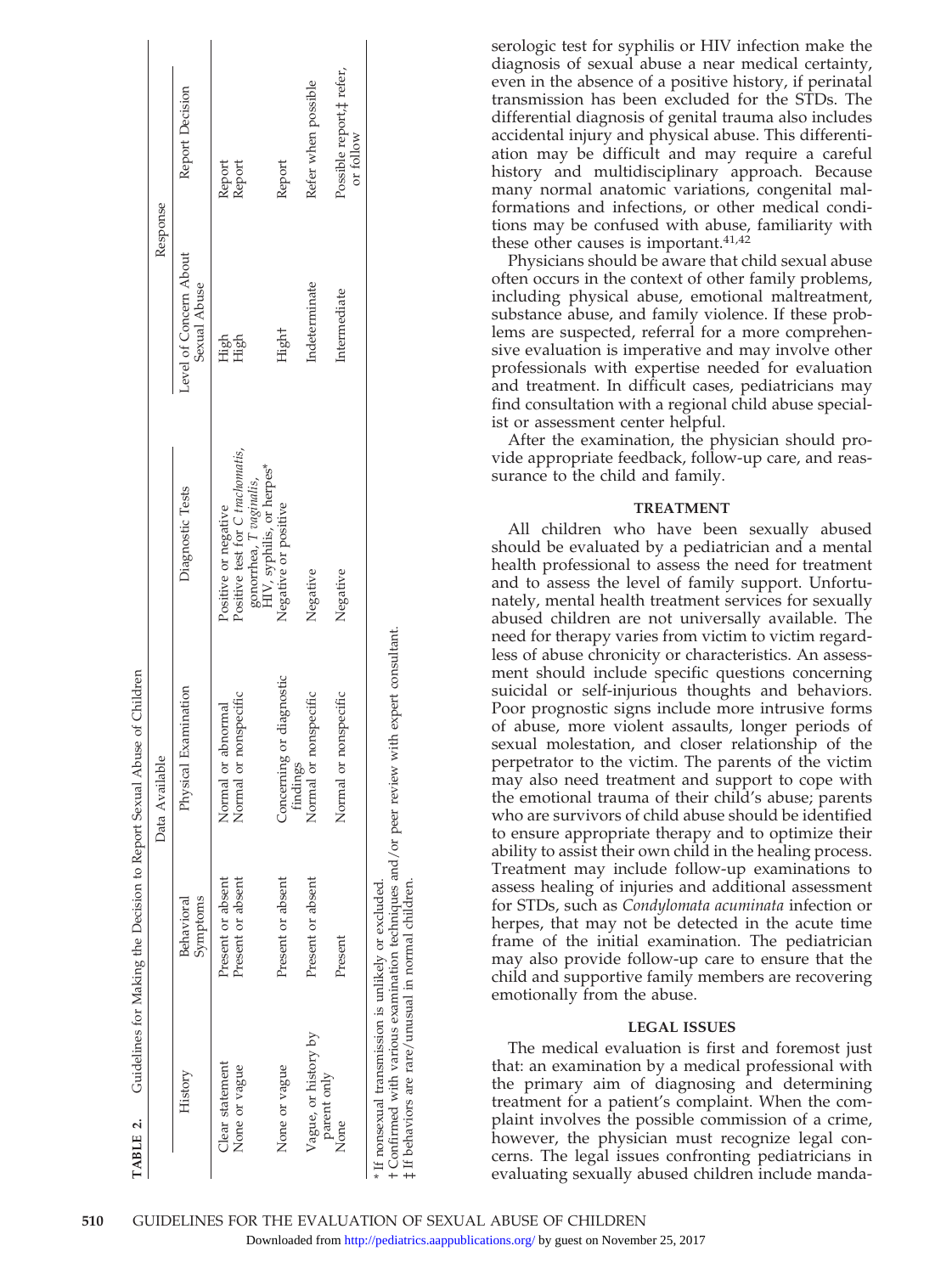tory reporting of suspected abuse with penalties for failure to report; involvement in the civil, juvenile, or family court systems; involvement in divorce or custody proceedings; and involvement in criminal prosecution of defendants in criminal court. In addition, there are medical liability risks for pediatricians who fail to diagnose abuse or who misdiagnose other conditions as abuse. All pediatricians in the United States are required under the laws of each state to report suspected as well as known cases of child abuse. In many states, the suspicion of child sexual abuse as a possible diagnosis requires a report to both the appropriate law enforcement and child protective services agencies. Among adolescents, sexual activity and sexual abuse are not synonymous, and it should not be assumed that all adolescents who are sexually active are, by definition, being abused. Many adolescents have consensual, age-appropriate sexual experiences, and it is critical that adolescents who are sexually active receive appropriate confidential health care and counseling. Federal and state laws should support providing confidential health care and should affirm the authority of physicians and other health care professionals to exercise appropriate clinical judgment in reporting cases of sexual activity.43 All physicians need to know their state law requirements and where and when to file a written report; an update on child abuse reporting statutes can be accessed at http://nccanch.acf.hhs. gov/general/legal/statutes/manda.cfm. These guidelines do not suggest that a pediatrician who evaluates a child with an isolated behavioral finding (nightmares, enuresis, phobias, etc) or an isolated physical finding (erythema or an abrasion of the labia or traumatic separation of labial adhesions) is obligated to report these cases as suspicious. If additional historical, physical, or laboratory findings suggestive of sexual abuse are present, the physician may have an increased level of suspicion and should report the case. In both criminal and civil proceedings, physicians must testify to their findings "to a reasonable degree of medical certainty."44 Pediatricians are encouraged to discuss cases with their local or regional child abuse consultants and their local child protective services agency. In this way, families may be spared unnecessary investigations, agencies are less likely to be overburdened, and physicians may be protected from potential prosecution for failure to report. Statutes in each state immunize reporters from civil or criminal liability as long as the report was not made either without basis or with deliberate bad intentions.45 On the other hand, although no known physicians have been prosecuted successfully for failure to report, there have been successful malpractice actions against physicians who failed to diagnose or report child abuse appropriately.45

Because of the likelihood of legal action, detailed records, drawings, and/or photographs should be maintained soon after the evaluation and kept in a secure location. Protected health information for a minor who is believed to be the victim of abuse may be disclosed to social services or protective agencies; the Health Insurance Portability and Accountability Act (HIPAA; Pub L No. 104 –191 [1996]) does not preempt state laws that provide for reporting or investigating child abuse. Physicians required to testify in court are better prepared and may feel more comfortable if their records are complete and accurate. Physicians may testify in civil cases concerning temporary or permanent custody of the child by a parent or the state or in criminal cases in which a suspected abuser's guilt or innocence is determined. In general, the ability to protect a child may often depend on the quality and detail of the physician's records.37

A number of cases of alleged sexual abuse involve parents who are in the process of separation or divorce and who allege that their child is being sexually abused by the other parent during custodial visits. Although these cases are generally more difficult and time consuming for the pediatrician, the child protective services system, and law enforcement agencies, they should not be dismissed simply because a custody dispute exists. Whenever a careful and comprehensive assessment of the child's physical and behavioral symptoms yields a suspicion of abuse or the child discloses abuse to the physician, a report to protective services should be made. If symptoms or statements are primarily reported by the parent but not supported during an assessment of the child, the physician may wish to refer the family to a mental health or sexual abuse expert. A juvenile court proceeding may ensue to determine if the child needs protection. The American Bar Association indicates that most divorces do not involve custody disputes, and relatively few custody disputes involve allegations of sexual abuse.<sup>44</sup>

#### **CONCLUSIONS**

The evaluation of sexually abused children is increasingly a part of general pediatric practice. Pediatricians are part of a multidisciplinary approach to prevent, investigate, and treat the problem and need to be competent in the basic skills of history taking, physical examination, selection of laboratory tests, and differential diagnosis. An expanding clinical consultation network is available to assist the primary care physician with the assessment of child abuse cases.46

> Committee on Child Abuse and Neglect, 2004 –2005 Robert W. Block, MD, Chairperson Roberta A. Hibbard, MD Carole Jenny, MD, MBA Nancy D. Kellogg, MD Betty S. Spivack, MD John Stirling, Jr, MD **LIAISONS**

David Corwin, MD American Academy of Child and Adolescent Psychiatry Joanne Klevens, MD, MPH Centers for Disease Control and Prevention

**STAFF** Tammy Piazza Hurley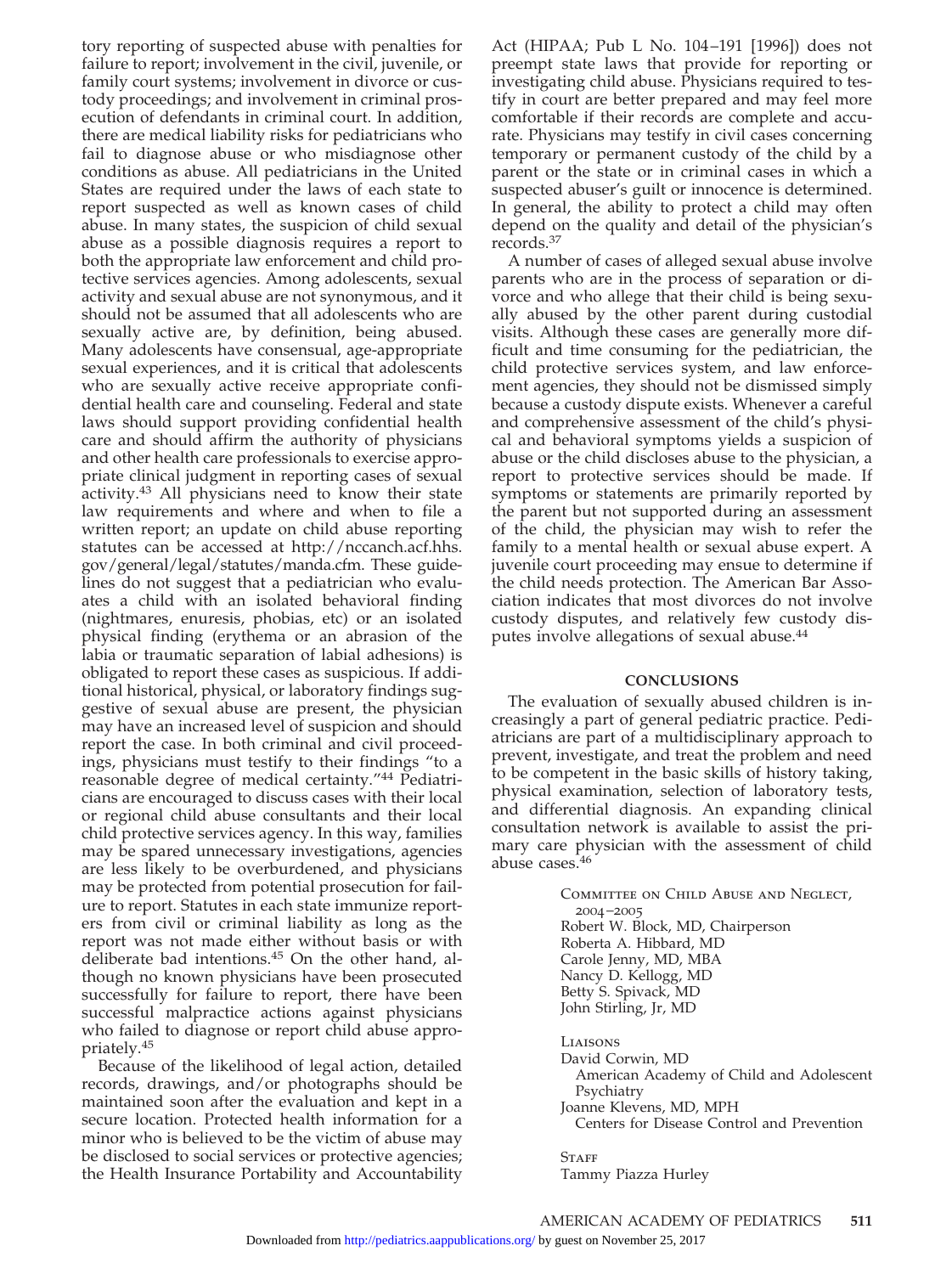#### **REFERENCES**

- 1. Kempe CH. Sexual abuse, another hidden pediatric problem: the 1977 C. Anderson Aldrich lecture. *Pediatrics.* 1978;62:382–389
- 2. Walter R. *Child Maltreatment 2002*. Washington, DC: US Department of Health and Human Services, National Clearinghouse on Child Abuse and Neglect; 2004
- 3. Finkelhor D. Current information on the scope and nature of child sexual abuse. *Future Child.* 1994;4:31–53
- 4. Accreditation Council for Graduate Medical Education. *Program Requirements for Residency Education in Pediatrics*. Chicago, IL: Accreditation Council for Graduate Medical Education; 2003. Available at: www.acgme.org/downloads/RRC\_progReq/320pr701.pdf. Accessed September 23, 2004
- 5. Atabaki S, Paradise JE. The medical evaluation of the sexually abused child: lessons from a decade of research. *Pediatrics.* 1999;104:178 –186
- 6. Office for Victims of Crime. *Sexual Assault Nurse Examiner Development and Operation Guide*. Washington, DC: US Department of Justice Office of Justice Programs; 1999
- 7. Leder MR, Emans SJ, Hafler JP, Rappaport LA. Addressing sexual abuse in the primary care setting. *Pediatrics.* 1999;104:270 –275
- 8. American Academy of Pediatrics, Committee on Adolescence. Care of the adolescent sexual assault victim. *Pediatrics.* 2001;107:1476 –1479
- 9. Mitchell KJ, Finkelhor D, Wolak J. Risk factors for and impact of online sexual solicitation of youth. *JAMA.* 2001;285:3011–3014
- 10. Yates A. Differentiating hypererotic states in the evaluation of sexual abuse. *J Am Acad Child Adolesc Psychiatry.* 1991;30:791–795
- 11. Friedrich WN, Grambsch P, Damon L, et al. Child sexual behavior inventory: normative and clinical comparisons. *Psychol Assess.* 1992;4: 303–311
- 12. Friedrich WN, Fisher JL, Dittner CA, et al. Child sexual behavior inventory: normative, psychiatric, and sexual abuse comparisons. *Child Maltreat.* 2001;6:37– 49
- 13. Merrill LL, Guimond JM, Thomsen CJ, Milner JS. Child sexual abuse and number of sexual partners in young women: the role of abuse severity, coping style, and sexual functioning. *J Consult Clin Psychol.* 2003;71:987–996
- 14. *Crawford v Washington* (02-9410), 147 Wash. 2d 424, 54 P.3d 656 (2004)
- 15. Hibbard RA, Roghmann K, Hoekelman RA. Genitalia in children's drawings: an association with sexual abuse. *Pediatrics.* 1987;79:129 –137
- 16. American Professional Society on the Abuse of Children. *Use of Anatomical Dolls in Child Sexual Abuse Assessments*. Chicago, IL: American Professional Society on the Abuse of Children; 1995
- 17. Jones DPH, McQuiston M. *Interviewing the Sexually Abused Child*. Arlington, VA: American Psychiatric Publishing; 1993
- 18. American Academy of Child and Adolescent Psychiatry. Practice parameters for the forensic evaluation of children and adolescents who may have been physically or sexually abused. *J Am Acad Child Adolesc Psychiatry.* 1997;36:423– 442
- 19. American Professional Society on the Abuse of Children. *Psychosocial Evaluation of Suspected Sexual Abuse in Children*. 2nd ed. Chicago, IL: American Professional Society on the Abuse of Children; 1997
- 20. American Academy of Pediatrics, Committee on Practice and Ambulatory Medicine. The use of chaperones during the physical examination of the pediatric patient. *Pediatrics.* 1996;98:1202
- 21. Christian CW, Lavelle JM, DeJong AR, Loiselle J, Brenner L, Joffe M. Forensic evidence findings in prepubertal victims of sexual assault. *Pediatrics.* 2000;106:100 –104
- 22. Jones JG, Lawson L, Rickert CP. Use of optical glass binocular magnifiers in the examination of sexually abused children. *Adolesc Pediatr Gynecol.* 1990;3:146 –148
- 23. Bays J, Chadwick D. Medical diagnosis of the sexually abused child. *Child Abuse Negl.* 1993;17:91–110
- 24. Heger A, Emans SJ, Muram D, et al. *Evaluation of the Sexually Abused Child: A Medical Textbook and Photographic Atlas*. 2nd ed. New York, NY: Oxford University Press; 2000
- 25. American Academy of Pediatrics. Sexually transmitted diseases. In: Pickering LK, ed. *Red Book: 2003 Report of the Committee on Infectious*

*Diseases*. 26th ed. Elk Grove Village, IL: American Academy of Pediatrics; 2003:157–167

- 26. Siegel RM, Schubert CJ, Myers PA, Shapiro RA. The prevalence of sexually transmitted diseases in children and adolescents evaluated for sexual abuse in Cincinnati: rationale for limited STD testing in prepubertal girls. *Pediatrics.* 1995;96:1090 –1094
- 27. Centers for Disease Control and Prevention. Sexually transmitted diseases treatment guidelines 2002. *MMWR Recomm Rep.* 2002;51(RR-6): 1–78
- 28. Havens PL; American Academy of Pediatrics, Committee on Pediatric AIDS. Postexposure prophylaxis in children and adolescents for nonoccupational exposure to human immunodeficiency virus. *Pediatrics.* 2003;111:1475–1489
- 29. Yuzpe AA, Lancee WJ. Ethinylestradiol and dl-norgestrel as a postcoital contraceptive. *Fertil Steril.* 1977;28:932–936
- 30. Glasier A. Emergency postcoital contraception. *N Engl J Med.* 1997;337: 1058 –1064
- 31. Muram D. Child sexual abuse: relationship between sexual acts and genital findings. *Child Abuse Negl.* 1989;13:211–216
- 32. Kerns DL, Ritter ML. Medical findings in child sexual abuse cases with perpetrator confessions [abstract]. *Am J Dis Child.* 1992;146:494
- 33. Heger A, Ticson L, Velasquez O, Bernier R. Children referred for possible sexual abuse: medical findings in 2384 children. *Child Abuse Negl.* 2002;26:645– 659
- 34. Adams JA, Harper K, Knudson S, Revilla J. Examination findings in legally confirmed child sexual abuse: it's normal to be normal. *Pediatrics.* 1994;94:310 –317
- 35. Finkel MA. Anogenital trauma in sexually abused children. *Pediatrics.* 1989;84:317–322
- 36. McCann J, Voris J, Simon M. Genital injuries resulting from sexual abuse: a longitudinal study. *Pediatrics.* 1992;89:307–317
- 37. McCann J, Voris J. Perianal injuries resulting from sexual abuse: a longitudinal study. *Pediatrics.* 1993;91:390 –397
- 38. Heppenstall-Heger A, McConnell G, Ticson L, Guerra L, Lister J, Zaragoza T. Healing patterns in anogenital injuries: a longitudinal study of injuries associated with sexual abuse, accidental injuries, or genital surgery in the preadolescent child. *Pediatrics.* 2003;112:829 – 837
- 39. Kellogg ND, Menard SW, Santos A. Genital anatomy in pregnant adolescents: "normal" does not mean "nothing happened.*" Pediatrics.* 2004;113(1). Available at: www.pediatrics.org/cgi/content/full/113/ 1/e67
- 40. Adams JA. Evolution of a classification scale: medical evaluation of suspected child sexual abuse. *Child Maltreat.* 2001;6:31–36
- 41. Bays J, Jenny C. Genital and anal conditions confused with child sexual abuse trauma. *Am J Dis Child.* 1990;144:1319 –1322
- 42. Kellogg ND, Parra JM, Menard S. Children with anogenital symptoms and signs referred for sexual abuse evaluations. *Arch Pediatr Adolesc Med.* 1998;152:634 – 641
- 43. American Academy of Family Physicians, American Academy of Pediatrics, American College of Obstetricians and Gynecologists, and Society for Adolescent Medicine. Protecting adolescents: ensuring access to care and reporting sexual activity and abuse. *J Adolesc Health.* 2004;35:  $420 - 423$
- 44. Nicholson EB, Bulkley J, eds. *Sexual Abuse Allegations in Custody and Visitation Cases: A Resource Book for Judges and Court Personnel*. Washington, DC: American Bar Association, National Legal Resource Center for Child Advocacy and Protection; 1988
- 45. Krugman RD, Bross DC. Medicolegal aspects of child abuse. *Neurosurg Clin N Am.* 2002;13:243–246
- 46. American Academy of Pediatrics, Section on Child Abuse and Neglect. *A Guide to References and Resources in Child Abuse and Neglect*. 2nd ed. Elk Grove Village, IL: American Academy of Pediatrics; 1997

*All clinical reports from the American Academy of Pediatrics automatically expire 5 years after publication unless reaffirmed, revised, or retired at or before that time.*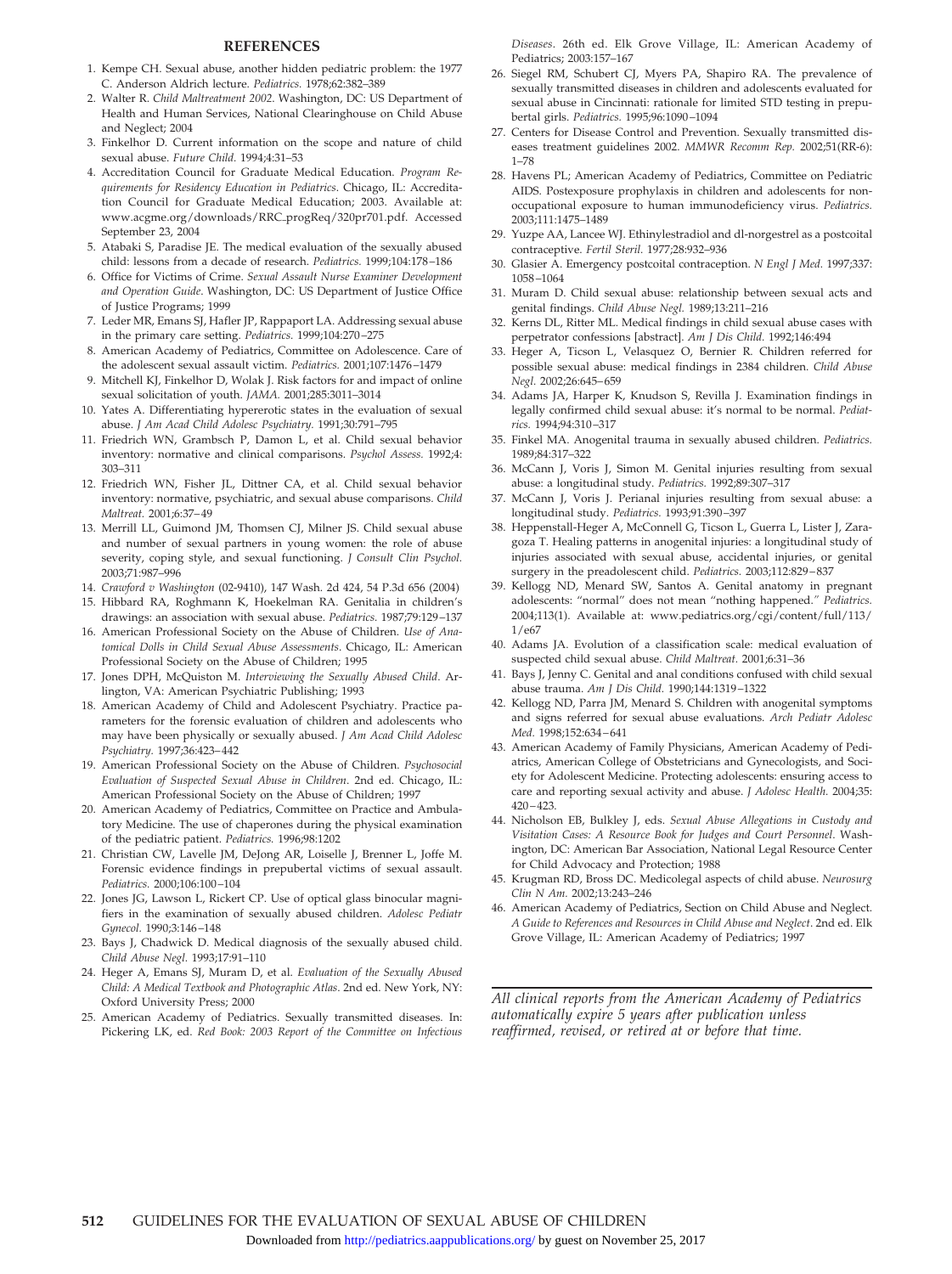## DOI: 10.1542/peds.2005-1336 *Pediatrics* 2005;116;506 Nancy Kellogg **The Evaluation of Sexual Abuse in Children**

| <b>Updated Information &amp;</b><br><b>Services</b> | including high resolution figures, can be found at:<br>http://pediatrics.aappublications.org/content/116/2/506                                                                                                                                                                                                                                                                    |
|-----------------------------------------------------|-----------------------------------------------------------------------------------------------------------------------------------------------------------------------------------------------------------------------------------------------------------------------------------------------------------------------------------------------------------------------------------|
| <b>References</b>                                   | This article cites 34 articles, 13 of which you can access for free at:<br>http://pediatrics.aappublications.org/content/116/2/506.full#ref-list-1                                                                                                                                                                                                                                |
| <b>Subspecialty Collections</b>                     | This article, along with others on similar topics, appears in the<br>following collection(s):<br><b>Sexually Transmitted Infections</b><br>http://classic.pediatrics.aappublications.org/cgi/collection/sexually_tr<br>ansmitted infections new sub<br><b>Child Abuse and Neglect</b><br>http://classic.pediatrics.aappublications.org/cgi/collection/child_abus<br>e neglect sub |
| Permissions & Licensing                             | Information about reproducing this article in parts (figures, tables) or<br>in its entirety can be found online at:<br>https://shop.aap.org/licensing-permissions/                                                                                                                                                                                                                |
| <b>Reprints</b>                                     | Information about ordering reprints can be found online:<br>http://classic.pediatrics.aappublications.org/content/reprints                                                                                                                                                                                                                                                        |

. 60007. Copyright © 2005 by the American Academy of Pediatrics. All rights reserved. Print ISSN: American Academy of Pediatrics, 141 Northwest Point Boulevard, Elk Grove Village, Illinois, has been published continuously since . Pediatrics is owned, published, and trademarked by the Pediatrics is the official journal of the American Academy of Pediatrics. A monthly publication, it